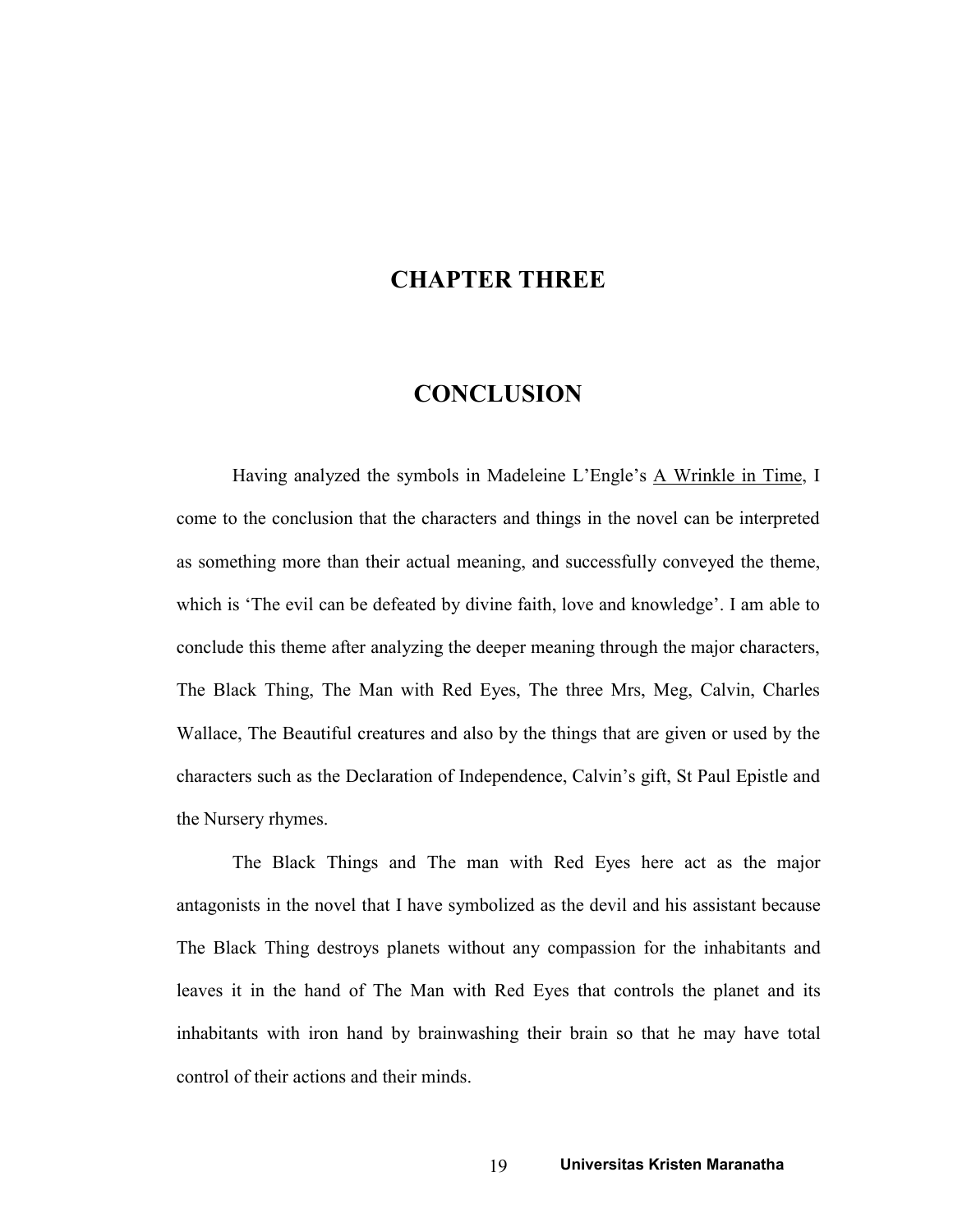The Three Mrs. that is Mrs. Which, Mrs. Who, Mrs. Whatsit are the opposite of the evil force. They are acting as guardian angels for the children in their journey to rescue their father. Their total devotion in constantly helping the children and reminding them of their faults makes them as a symbol of God's love that is always by our side to help us whenever we are in trouble and reminds us of our mistakes.

The Declaration of Independence that is a human statement against monarchy and communist is used in this novel as a symbol of human knowledge against the force of evil that tries to seduce them to surrender to their command.

Calvin is the only boy that never doubts the reason and action of the three ladies, he is the one who always has faith and surrenders his fate to the grace of God; because of that the three ladies give Calvin the gift to communicate with all kinds of people of different races. This gift reminds us of Jesus' gift when He resurrects to earth and gives His apostles the same gift.

From all the children that join the journey Meg is the most skeptical and pessimistic of this journey and of her own strength. She has always been fooled by people and loses her confidence. Therefore, Mrs. Who gives Meg the gift of excerpt from St. Paul's Epistle to the Corinthians. This excerpt is meant to be a reassurance that she is not alone and powerless, that God will always help the weak and the foolish in their journey it is the gift of protection of God's word that she must believe that God will take care of her no matter who or what her enemy is. This gift is a symbol of God's protection.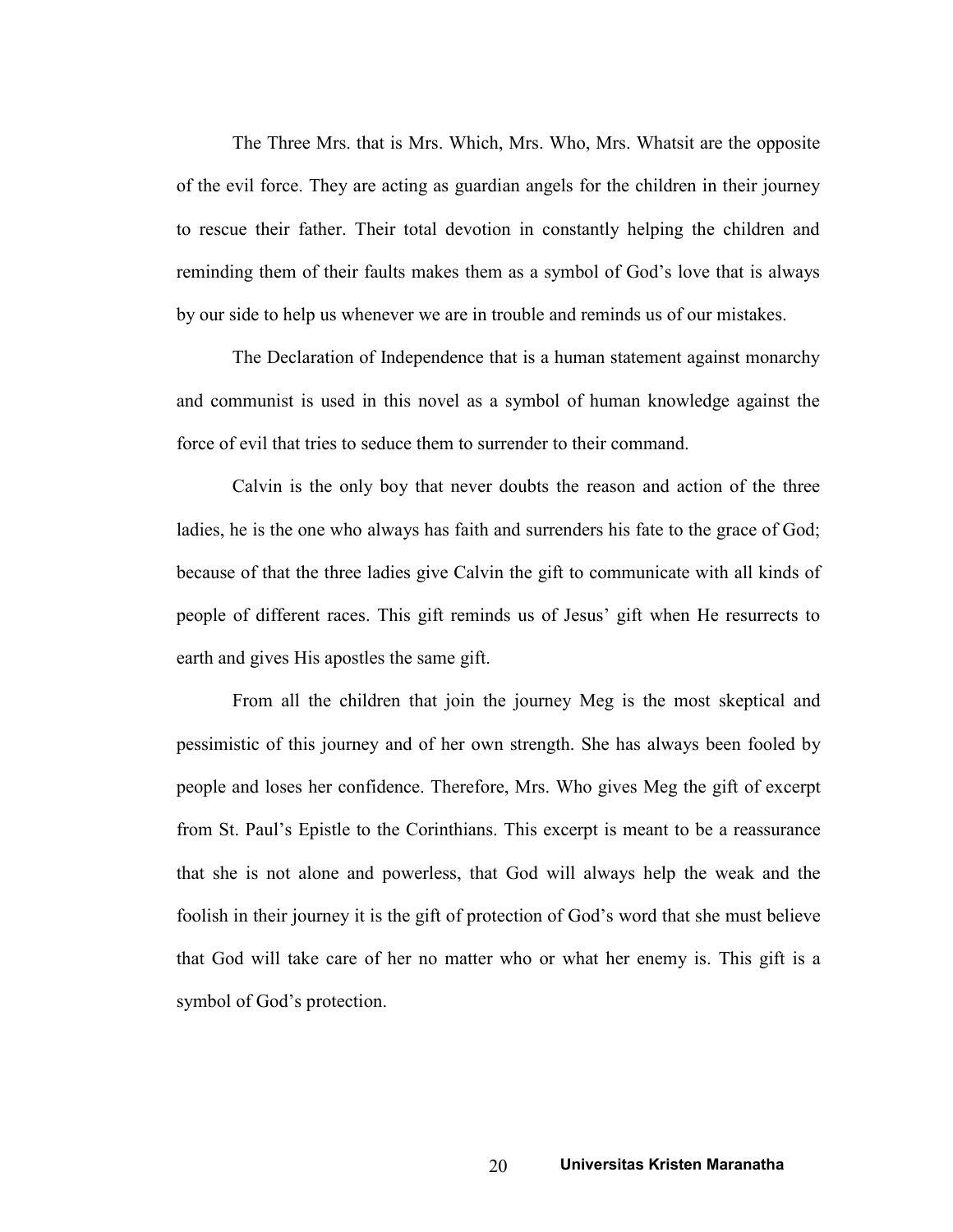The beautiful creatures on the planet Uriel are the representation God's believers, which symbolize faith. They are the example of God's creation that believe in Him and become the manifestation of God's perfections

Having studied the novel, I conclude that these symbols are connected with each other, creating a balance of science and religion in their quest of fighting the evil force.

The symbol of evil that is represented by the Black thing and The Man with Red Eyes have same similarity and characteristics with the devil in the Bible that represented the power of evil and always tries to enslaved human into His control. In the Bible the power of evil are in contrast with the power of light that is God, Jesus, Holy Spirit and His believers. The power of light is this novel are represented by the three ladies, Calvin, Meg and Charles Wallace, that fight the power of evil not with their physical power but by their faith in God and their God's given knowledge.

The symbols in the book are highly related to the Bible because the characters, the name of place and the things used by the characters are mostly taken from the bible like the name of planet that is taken by the Black Things' Camazots, it is the name of Mexican deity that worship the devil and makes all her followers go into hells.

The novels also used many quotations taken from the bible such as the songs that are sings by the beautiful creatures are translated into the verse of Isaiah and Meg's gift are taken from St Paul epistle. But none of the characters mentioned as a Christians. This fact shows the author strong Christians backgrounds. Beside the theological symbols, this novel also contains strong element of science fictions that